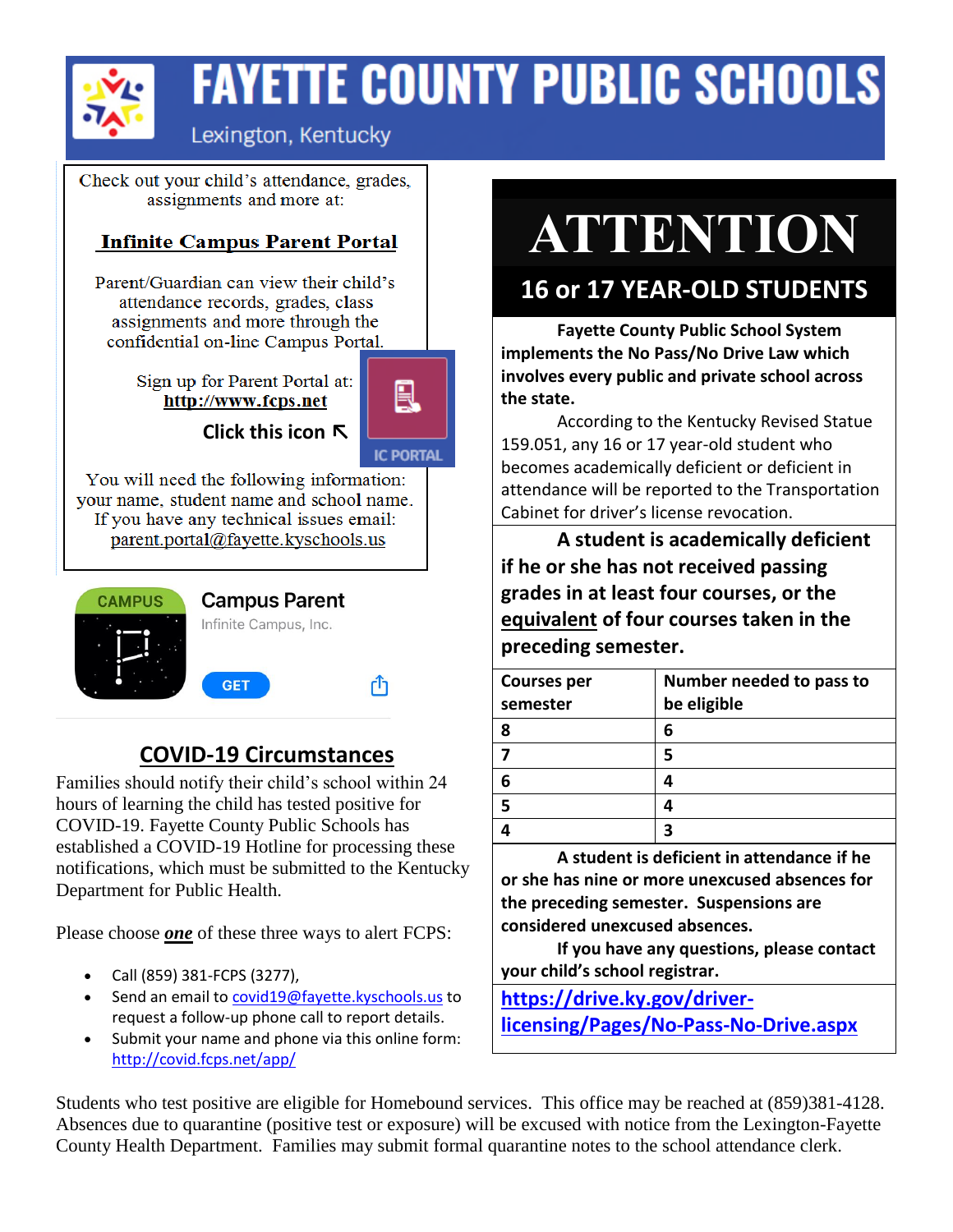#### **Excerpts from the Fayette County Public Schools Code of Conduct**

#### **TARDIES, EARLY DISMISSALS, AND ABSENCES**

All students are expected to attend school regularly. Students who are absent from school are required to have a legitimate excuse.

An "absent event" is defined as:

•A "tardy", defined as arriving after the designated start time and missing less than or equal to 35% (thirty-five percent) of the school day; or

•An "absence", defined as not being in attendance for either a half day (36%- 84% of the school day) or a full day (85%- 100% of the school day).

#### **Reporting procedure:**

Within *3 (three) days* of his or her return to school after an absence, a student shall present a written note to the designated staff member, signed by his or her parent/guardian or licensed healthcare professional, that should include: •The current date;

•The student's (printed) first and last name;

•The date(s) of the absence(s) (not just the days of the week);

•The reason for the absence(s); and

•The parent/guardian signature.

A parent/guardian may submit *via email* a picture or scanned attachment of their signed parent note.

For medically-related excuses, the parent/guardian must submit the original medical excuse, which may be requested from the licensed healthcare professional for the records of the parent/guardian. Medically-related excuses *faxed* from the office of the licensed healthcare professional will also be accepted.

#### *If a signed excuse is not received within 3 (three) days, the absent event shall be deemed unexcused.*

Additional provisions include the following:

•An "early dismissal" is defined as leaving the school or program before the end of the instructional day. In such cases, the student must be checked in or out of school by a parent/guardian or previously authorized adult.

•Late arrivals or early dismissals will be counted as either a tardy or an absence according to the

arrival/departure time. In either case, the same signed excuse requirement applies.

•If a student is sent home for illness by the school, he or she will be excused for that day; however, if the student is absent for subsequent days, the signed excuse requirements still apply for the subsequent days.

•If a child has a chronic illness, the parent/guardian may request *additional parent notes* by contacting the Director of Pupil Personnel Office at IAK Support Services. 859-381-4130

#### **Excused absence:**

Under state statute and/or board policy, absent events are considered to be excused in the following cases:

•**Absences due to illness:** A parent/guardian may write a total of *10 (ten) signed excuses* per year for absence due to illness. Beyond this total, a student will be required to present a written statement from a licensed healthcare professional (doctor, dentist, psychologist, etc.) for each additional absence during the school year in order for the absence to be excused.

•**Tardies due to illness:** A parent/guardian may write a total of *10 (ten) signed excuses* per year for tardiness due to illness. Beyond this total, a student will be required to present a written statement from a licensed healthcare professional (doctor, dentist, psychologist, etc.) for each additional tardy during the school year in order for the tardy to be excused. •**Death in the student's immediate family:** The term "immediate family" means a parent/guardian, step-parent, grandparent, step-grandparent, sibling, step-sibling, or other member of the student's household. Documentation by the student's parent/guardian is required.

•**Religious holidays and practices:** Documentation by the student's parent/guardian is required.

•**Medical and dental appointments:** A student will be excused only for the length of time of the scheduled doctor's appointment and reasonable round-trip travel time. The date and time of the appointment must be verified by the physician's or dentist's original signed statement *faxed or scanned* directly from physician's or dentist's office.

•**Physician's or dentist's excuses:** Such excuses shall state the date(s) and/or number of days for which the student will be excused.

•**Family emergencies:** Events requiring immediate attention are limited to 3 (three) cumulative absent events per school year, as approved by the principal.

•**College campus visits:** A total of 3 (three) visits to colleges or universities are permitted for juniors and seniors. Documentation from the college/university visited will be required.

•**Kentucky State Fair:** One (1) day is permitted for fair attendance per KRS 158.070(6).

•**Court appearances requiring the student's attendance:** A student will be excused for only the length of time of the scheduled court appearance and reasonable round trip travel time.

•**Call to active duty:** A student will be granted excused absences for the day prior to, and the day of, the departure of a parent/guardian for active military duty.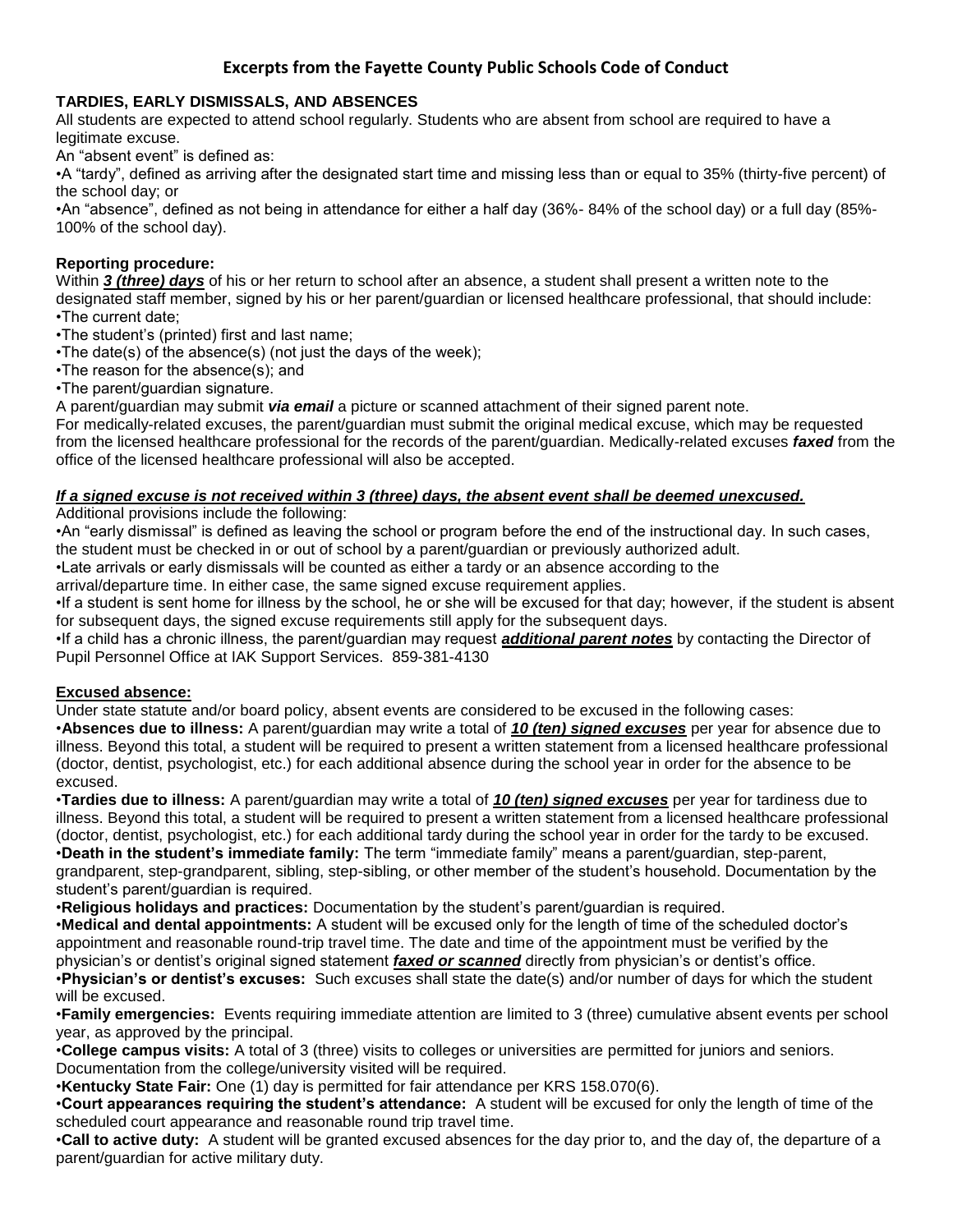•**Documented military leave:** A student will be granted excused absences for up to 10 (ten) days to visit a

parent/guardian serving in the U.S. military and stationed out of the country who is on leave.

•**Return from active duty:** A student will be granted excused absences for the day of, and the day after, the return of a parent/guardian from active military duty.

•**Educational Enhancement Opportunities (EHOs):** In accordance with KRS 159.035 (2), up to

10 (ten) school days may be used to pursue an educational enhancement opportunity determined by the FCPS Director of Pupil Personnel to be of significant educational value. Such opportunities may include, but are not limited to, participation in an educational foreign exchange program or an intensive instructional, experiential, or performance program in a core curriculum subject (English, science, mathematics, social studies, foreign language, or the arts). A student receiving an excused absence for this purpose shall have the opportunity to make up school work missed and shall not have his or her class grades adversely affected for lack of class attendance or class participation due to the excused absence. For additional information regarding EHOs, see board policy 09.123.

•Other valid reasons as determined by the principal.

Make-up work is always permitted for an excused absence.

#### **Unexcused absence:**

All absences except those with permissible excuses are unexcused absences.

Make-up work may be permitted for a student with an unexcused absence if the principal, after consultation with the teacher, approves the make-up work. For a student with an unexcused absence due to a suspension, work shall be given appropriate credit.

#### **TRUANCY AND HABITUAL TRUANCY**

Any public school student, who has not reached his or her 21st (twenty-first) birthday and who has been absent from school without a valid excuse for 3 (three) days or more, or tardy to school without a valid excuse on 3 (three) days or more, is considered truant. A student who has been reported truant 2 (two) or more times is considered habitually truant; as such, the term "habitually truant" means 6 (six) or more unexcused absent events.

School personnel shall follow these procedures regarding truancy and habitually truant students:

#### **Tracking procedure for tardies:**

•When a student is tardy, a parent/guardian may receive a text, phone call, or email from the electronic attendance messenger.

•When a student is determined to have 6 (six) unexcused tardies, schools are encouraged to contact parents/guardians informing them of current school district policy concerning attendance. In such cases, a letter shall be sent informing the parent/guardian of the tardies and the consequences of the accumulated unexcused tardies.

•A truancy referral shall be sent from the school to the FCPS Department of Pupil Personnel at IAKSS when a student has become habitually truant and the school has documentation detailing the interventions used to resolve the attendance issue.

•When a student is determined to have 9 (nine) unexcused tardies, a letter shall be sent informing the parent/guardian of the tardies and the consequences of the accumulated unexcused tardies.

•When a student is determined to have 12 (twelve) unexcused tardies, either the school or FCPS Pupil Personnel Office at IAKSS shall send a final notice to the parent/guardian informing him/her of the possible legal consequences of the accumulated unexcused tardies.

#### **Tracking procedure for absences:**

•When a student is absent, a parent/guardian may receive a text, phone call, or email from the electronic attendance messenger.

•When a student is determined to have 3 (three) unexcused absences, a letter shall be sent informing the parent/guardian of the absences and the consequences of the accumulated unexcused absences.

•When a student is determined to have 6 (six) unexcused absences, a letter shall be sent

informing the parent/guardian of the absences and the consequences of the accumulated unexcused absences.

•A truancy referral shall be sent to the FCPS Student Personnel Office at IAKSS when a student has become habitually truant and the school has documentation detailing the interventions used to resolve the attendance issue.

•When a student is determined to have 9 (nine) unexcused absences, either the school or FCPS Pupil Personnel Office at IAKSS shall send a final notice to the parent/guardian informing him/her of the possible legal consequences of the accumulated unexcused absences.

#### **Truancy referrals:**

•After a parent/guardian is mailed or delivered the final notice and either the unexcused events

continue to accumulate or the student is identified as being truant or habitually truant, the FCPS

Student Personnel Office at IAKSS and/or school personnel may conduct a home visit or document an inability to do so. If attendance does not improve, the FCPS Student Personnel Office at IAKSS shall proceed under KRS 159.180 or 922 KAR 1:330 to seek legal recourse for the resolution of the problem.